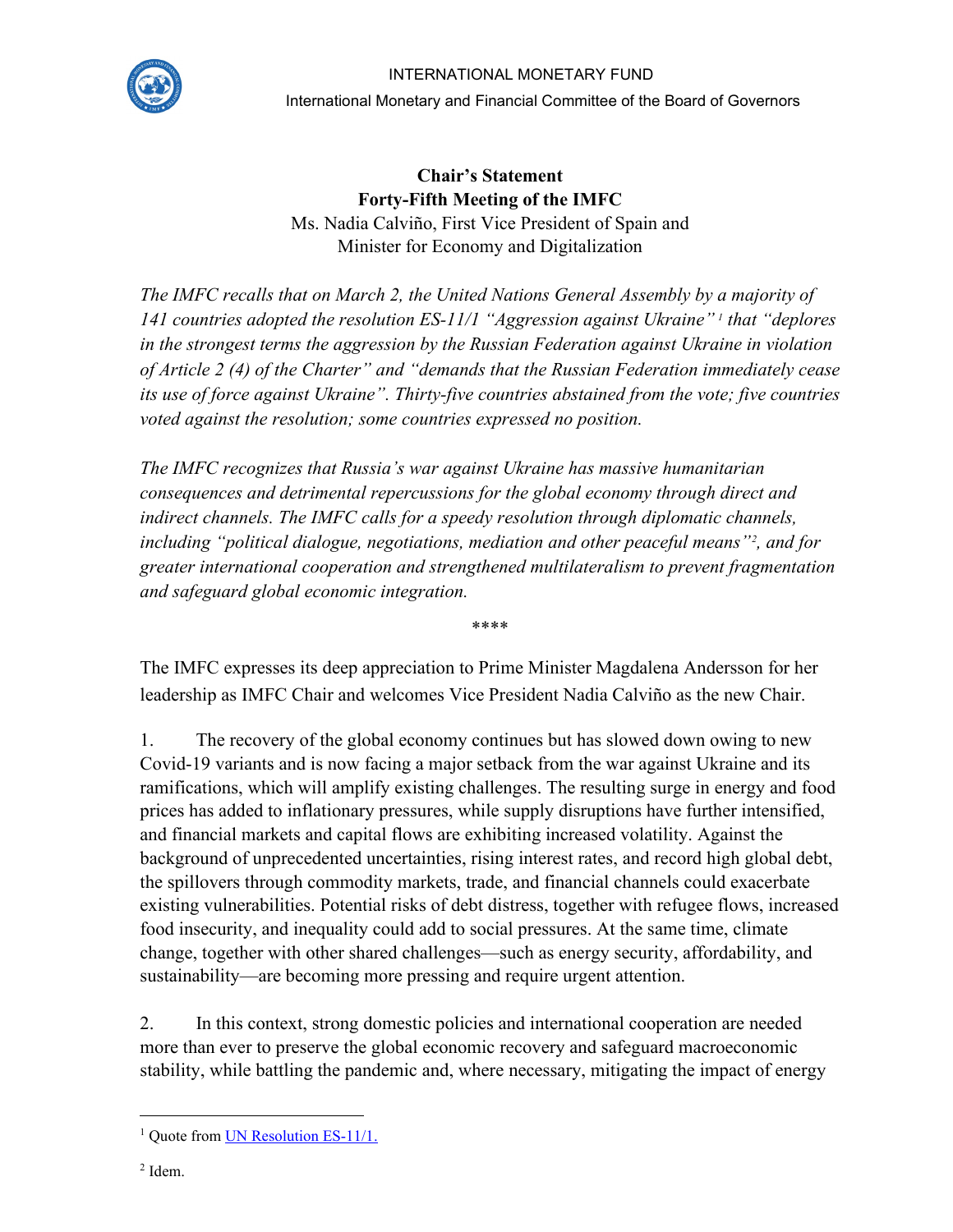and food price increases on the most vulnerable groups. We welcome the Managing Director's call for urgent action on food security, in collaboration with multilateral and bilateral donors, to avert a food crisis by supporting the most vulnerable countries. We will continue to prioritize health spending and we will provide well-targeted support for vulnerable groups, including refugees and those affected by energy and food price spikes, while preserving long-term fiscal sustainability, including, where applicable, by bolstering medium-term fiscal frameworks. Central banks are closely monitoring the impact of price pressures on inflation expectations and will continue to appropriately calibrate the pace of monetary policy tightening in a data-dependent and clearly communicated manner, ensuring that inflation expectations remain well anchored, while being mindful to safeguard the recovery and limit negative cross-country spillovers. We will also continue to monitor and, if necessary, tackle financial vulnerabilities and risks to financial stability, including through targeted macroprudential measures and, if needed, other complementary policies. We will intensify our joint efforts to boost equitable access to a comprehensive COVID-19 toolkit, including vaccines, tests, treatments, and enhanced in-country delivery in developing countries, and remove relevant supply and financing constraints to overcome the pandemic, including by boosting local production of vaccines. We will take action to provide financial assistance to countries in need, particularly those affected by the current circumstances, while supporting their efforts to address heightened debt challenges, and strengthening debt transparency practices by both debtors and creditors, public and private.

3. Against the backdrop of current uncertainties, we will intensify our efforts to achieve the goal of a more resilient, sustainable, and inclusive global economy, while remaining fully committed to fostering multilateral cooperation. We will strengthen pandemic prevention, preparedness and response to future infectious diseases. We also reiterate our strong commitment to further accelerate climate action in line with the Paris Agreement, taking into account country specific factors, and look forward to strong ambition for COP27, including enhanced action on adaptation and resilience. We recognize that timely, smooth, and just transitions to net zero will be critical for efforts towards increasing energy security and global resilience to current instability and future shocks. We will utilize policy mixes based on all effective tools, ranging from fiscal, market, and regulatory actions, including efficient policy instruments to reduce greenhouse gas emissions, while protecting the most vulnerable groups. We will ensure that the digital transformation process plays a key role in making our economies more resilient and inclusive, being mindful of data protection, data sharing, and interoperability and portability. We will ensure that the design of legal and regulatory frameworks for crypto assets can better protect against financial stability and integrity risks, while fostering innovation. We reaffirm our commitments on exchange rates, excessive global imbalances, and governance, and our statement on the rules-based trading system, as made in April 2021.

4. We welcome the Managing Director's Global Policy Agenda. In the context of current stress in the macroeconomic circumstances and outlook, we look forward to the IMF's swift and vital real-time and granular support to members through its tailored cuttingedge policy advice, timely financial support, and targeted capacity development in close and effective collaboration with international partners.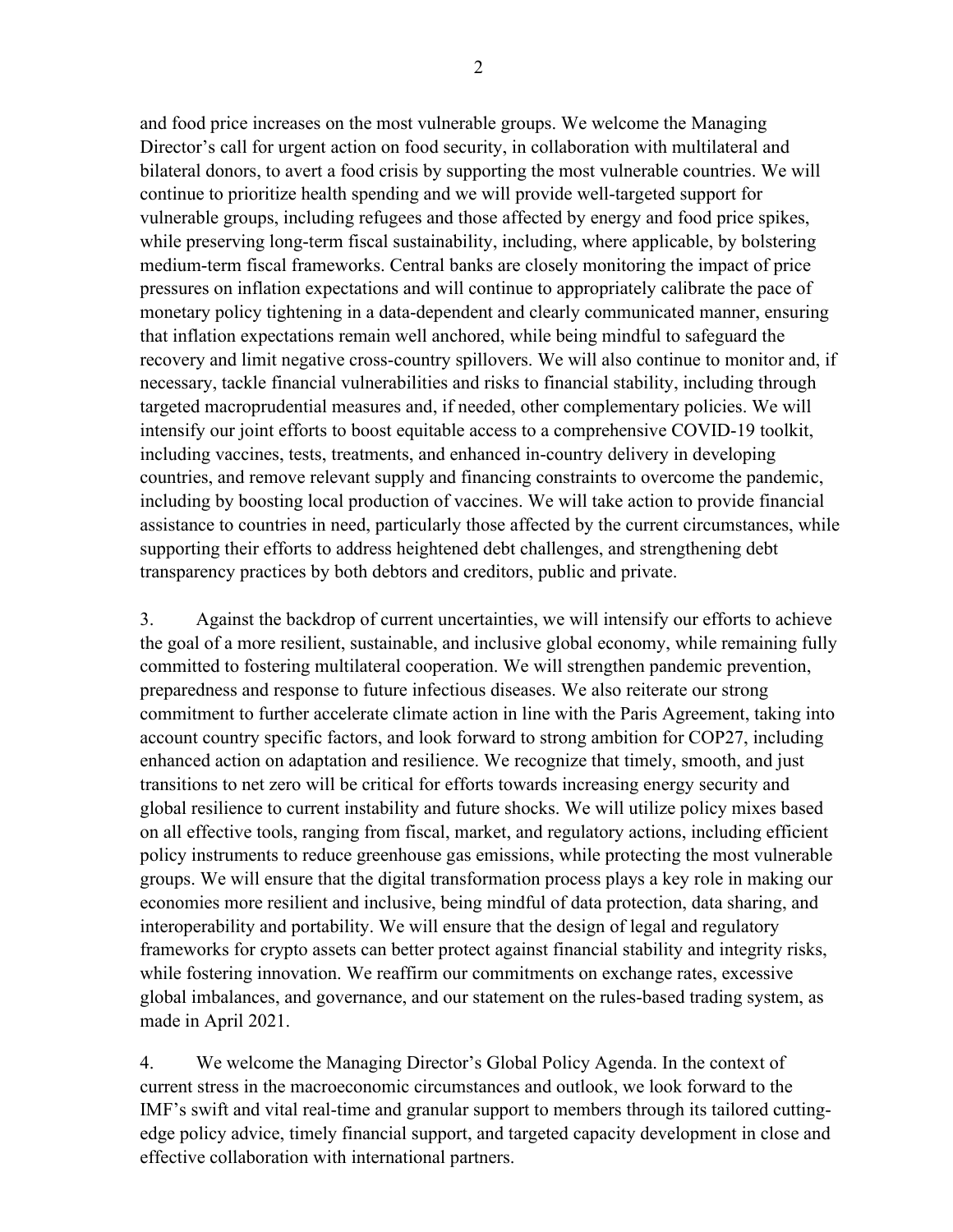5. We support the IMF's increased surveillance focus on risk analysis and contingent policy advice; and its efforts to continue strengthening multilateral surveillance and analytical work on pressing policy issues, including on inflation and its drivers, policy mixes and international spillovers, financial, external, and corporate sector vulnerabilities, fiscal adjustment, scarring from the pandemic, and inequality. We welcome the IMF's recently completed Review of the Institutional View on capital flows and look forward to continued collaboration with other international organizations on capital flow issues and continued work on the Integrated Policy Framework. We look forward to the IMF's guidelines on strengthening the assessment of debt vulnerabilities and risks with the new debt sustainability framework for market-access countries and the work on the Multi-Pronged Approach. We look forward to the upcoming review of the IMF's Framework for Enhanced Fund Engagement on Governance.

6. The IMF has an important role in providing continued financial support with adequate safeguards through its facilities to members experiencing balance of payments needs, including countries that are particularly affected by the current circumstances, such as those that are at high risk from energy price increases and food insecurity. We welcome the progress on voluntary channeling of SDRs and call for further contributions. In particular, we welcome the recent decision to establish the Resilience and Sustainability Trust (RST). The Trust aims to help low-income and eligible small states and middle-income countries address longer-term structural challenges that pose macroeconomic risks, including climate change and pandemics. We reaffirm our support for broad-based voluntary contributions in SDR or freely usable currencies, particularly from members with strong external positions according to their domestic processes, to enable the RST's full operationalization later this year, while furthering IMF collaboration with the World Bank and other relevant multilateral institutions. We welcome our members' commitment to treat the RST as a preferred creditor, consistent with all IMF lending. We also urge members, including through broader voluntary participation, to cover the remaining resources to meet the total amount being sought for loans and subsidies for the PRGT, helping ensure its self-sustainability, as well as to replenish the Catastrophe Containment and Relief Trust to provide debt service relief in the event of further shocks. We welcome the establishment of the IMF's Multi-Donor Administered Account to facilitate bilateral financial assistance to Ukraine and will continue to work closely, in coordination with international partners, to support Ukraine in meeting its external financing needs, both immediate and for the post-war reconstruction. We welcome the G20's commitment to step up efforts to implement the Common Framework for debt treatments, which is also agreed by the Paris Club, in a timely, orderly, and coordinated manner, giving more certainty to debtor countries, jointly supported by the IMF and the World Bank. We encourage efforts to make progress in the cases of those countries that have requested a debt treatment under the Common Framework. More generally, we also support the IMF's broad agenda on debt sustainability, transparency, and restructuring. We also highlight the IMF's work to help address high and rising debt vulnerabilities.

7. We welcome the IMF stepping up its work as described—in line with its mandate and in continued effective collaboration with partners—in the new strategies on climate, on digital money and its implications for policies and the international monetary system, and on fragile and conflict-affected states, as well as the deepening of its macro-financial bilateral